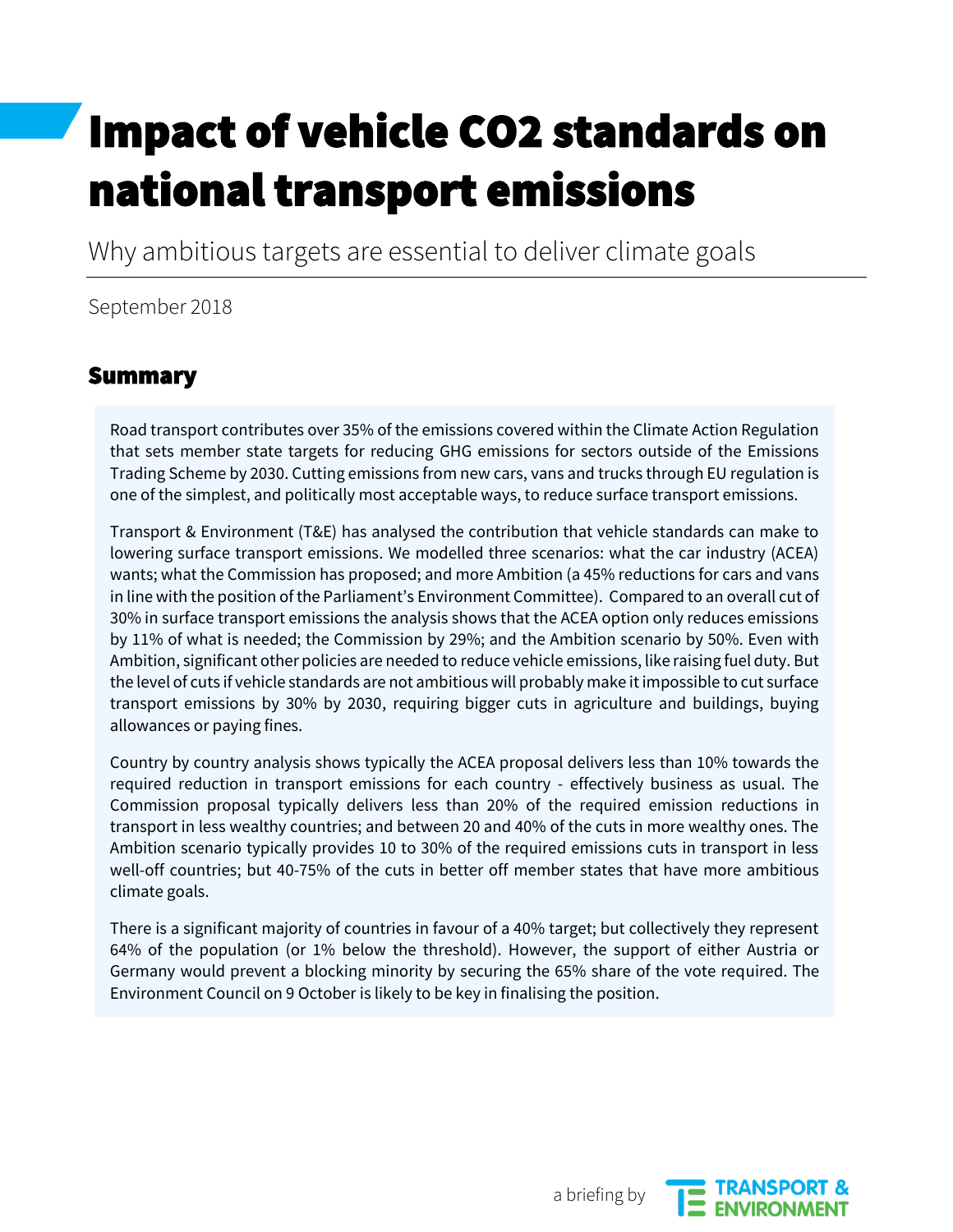#### 1. The contribution of vehicle standards to delivering member states CO2 targets

The European Union (EU) [Climate Action Regulation](https://ec.europa.eu/clima/policies/effort/proposal_en) (CAR), covers almost 60% of greenhouse gases and the single most important way of ensuring Europe meets its climate targets. It sets annual carbon budgets between 2021 and 2030 for each EU country, including: surface transport, buildings, agriculture, small industry and waste.

To achieve the overall EU GHG reduction target to reduce emissions 40% (compared to 1990) the CAR is required to reduce emissions by 30% between 2005 and 2030. Each country has an individual target ranging from 0% to 40% with the highest targets for the most developed member states.

The figure illustrates the share of emissions in the CAR from each of the main sectors. Surface transport is the biggest sector contributing over 35% of the emissions. There is no mechanism to guarantee the overall CAR reduction target is achieved. Instead it relies upon policies in each sector to reduce their emissions. For surface transport, the most important policy is EU car, van and truck standards to reduce the CO2 emissions of new vehicles.



The European Commission made its proposal to reduce car and van emissions in November 2017 with a headline reduction of 30% reduction in average new vehicle  $CO<sub>2</sub>$  between 2020/1 and 2030. This was followed in May 2018 with a similar proposal to lower truck emissions by 30%. This briefing examines the extent to which the Commission proposals for new car, van and truck targets to 2030 will help meet the CAR goal.



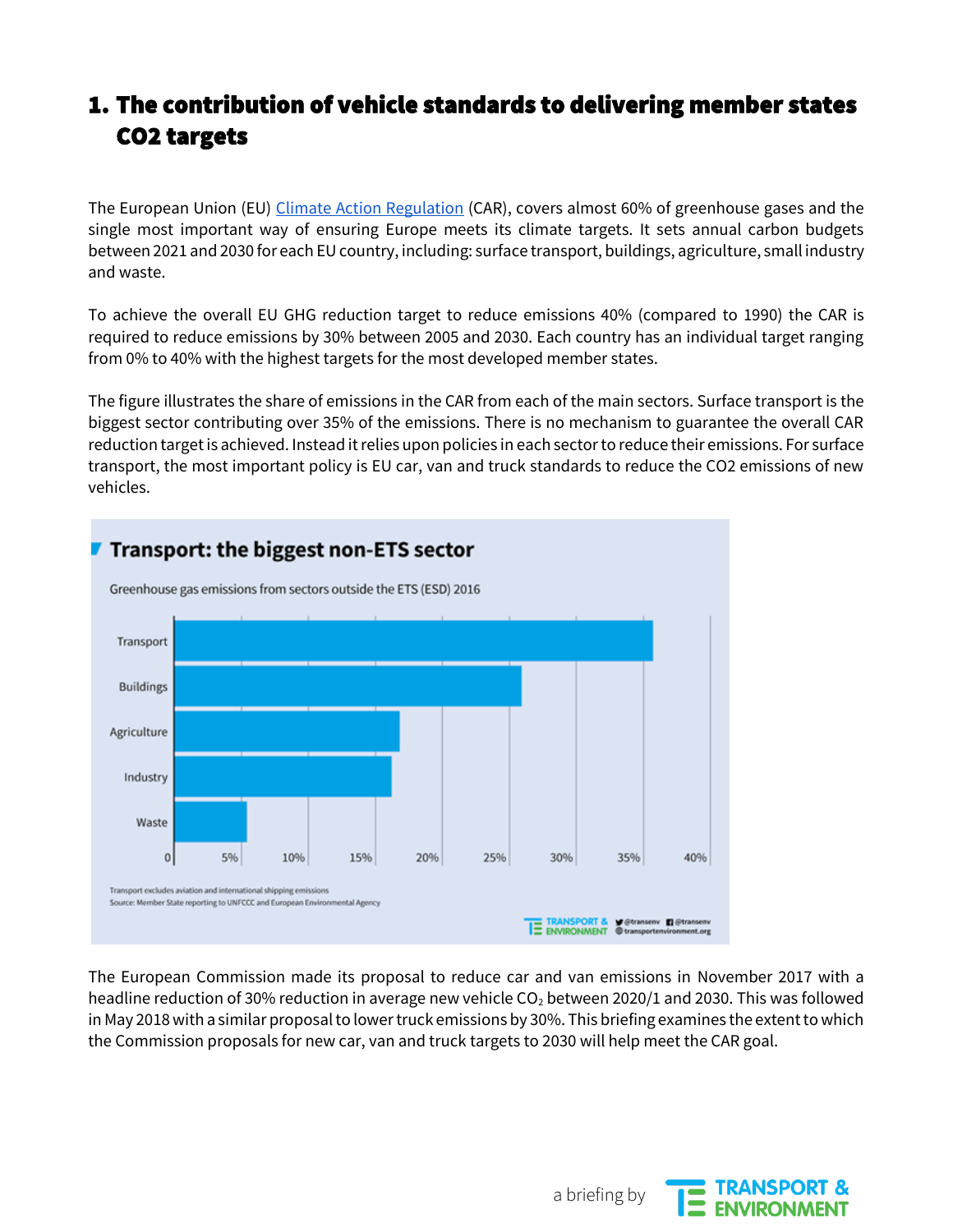## 2. Analysis

For the analysis of the contribution of vehicle  $CO<sub>2</sub>$  standards to the CAR targets, T&E has used its in-house European Transportation Roadmap Model [\(EUTRM\)](https://www.transportenvironment.org/what-we-do/eu-transport-policy/emissions-modelling) which makes use of the most recently available data as well as detailed member state specific information. The EUTRM is a demand driven model that can compute GHG emissions annually based upon specifically designed policies, calibrated using historical data. For this study we have calculated the impact of three different levels of ambition in new car, van and truck  $CO<sub>2</sub>$ regulations and checks to ensure emissions reductions are delivered on the road.

There is no requirement to reduce emissions in each sectors within the CAR proportionally. The European Commission in its car  $CO<sub>2</sub>$  regulation assumes surface transport will reduce emissions by much less than 30% (about 19%) and buildings by much more. Given the slow rate of improvement to building efficiency and the difficulty other sectors like agriculture will have in reducing emissions, this is a high risk strategy that could lead to the CAR targets being missed, particularly in those countries with higher CAR targets. The increased offering of zero emissions vehicles coupled with price reductions gives road transport a clear and cost effective  $CO<sub>2</sub>$  reduction pathway. For the purpose of this analysis, this paper assumes a 30% reduction of all sectors, in transport so the share of emissions in building, transport and agriculture remain constant as the overall level of emissions are reduced. Other existing policies to reduce transport emissions are also included in the baseline including the 2020/21 CO<sub>2</sub> targets for cars and vans). The main assumptions in each scenario are detailed below:

|                                                     | <b>ACEA</b>        | Commission               | Ambition                                |
|-----------------------------------------------------|--------------------|--------------------------|-----------------------------------------|
| CO2 reduction from cars and vans<br>2020/1 - 2025   | None               | $-15%$                   | $-20%$                                  |
| CO2 reduction from cars and vans<br>$2020/1 - 2030$ | -20% car, -13% van | $-30%$                   | $-45%$                                  |
| CO2 reduction from trucks 2020/1 -<br>2025          | $-7%$              | $-15%$                   | $-20%$                                  |
| CO2 reduction from trucks 2020/1 -<br>2030          | $-16%$             | $-30%$                   | $-30%$                                  |
| Checks on real world emissions                      | None               | Commission<br>proposal + | Not to exceed<br>limit fixed in<br>2021 |

The ACEA scenario is based upon published positions on the [car, van](https://www.acea.be/publications/article/position-paper-the-european-commissions-proposal-on-post-2021-co2-targets-f) an[d](https://www.acea.be/publications/article/position-paper-european-commission-proposal-on-co2-standards-for-new-heavy) [truck](https://www.acea.be/publications/article/position-paper-european-commission-proposal-on-co2-standards-for-new-heavy)  $CO<sub>2</sub>$  regulations. The Commission scenario its [proposal](https://ec.europa.eu/clima/policies/transport/vehicles/cars_en) plus recen[t](https://www.transportenvironment.org/publications/european-commission-finds-evidence-car-industry-manipulating-wltp-tests-cheat-co2) [non-paper](https://www.transportenvironment.org/publications/european-commission-finds-evidence-car-industry-manipulating-wltp-tests-cheat-co2) on manipulation of the WLTP test. The Ambition sc[e](https://www.transportenvironment.org/press/meps-vote-faster-shift-electric-cars)nario is a combination of the recent vote in the [Environment Committee](https://www.transportenvironment.org/press/meps-vote-faster-shift-electric-cars) and T&E proposals for truck standards[.](https://www.transportenvironment.org/publications/european-commission-finds-evidence-car-industry-manipulating-wltp-tests-cheat-co2) [Evidence](https://www.transportenvironment.org/publications/european-commission-finds-evidence-car-industry-manipulating-wltp-tests-cheat-co2) has shown that carmakers ar[e](https://www.transportenvironment.org/publications/ending-cheating-and-collusion-using-real-world-co-2-measurements-within-post-2020-co-2) [inflating their 2021 baseline](https://www.transportenvironment.org/publications/ending-cheating-and-collusion-using-real-world-co-2-measurements-within-post-2020-co-2) as they transition to the WLTP test. In the ACEA scenario, it is assumed that the worst case scenario occurs and that after inflating their WLTP results, emissions reductions are only met on paper, and not in the real world. In the Commission and Ambition scenarios, it is assumed that the appropriate measures are taken and correctly enforced that ensures  $CO<sub>2</sub>$  reductions are met on the road. The results are shown below.

|                                                            | <b>ACEA</b> | <b>Commission</b> | Ambition |
|------------------------------------------------------------|-------------|-------------------|----------|
| % of surface transport reduction<br>delivered by standards | 11%         | 29%               | 53%      |
| Gap to be closed by other transport                        | 223.2 Mt    | 179.1 Mt          | 118 Mt   |
| measures                                                   |             |                   |          |



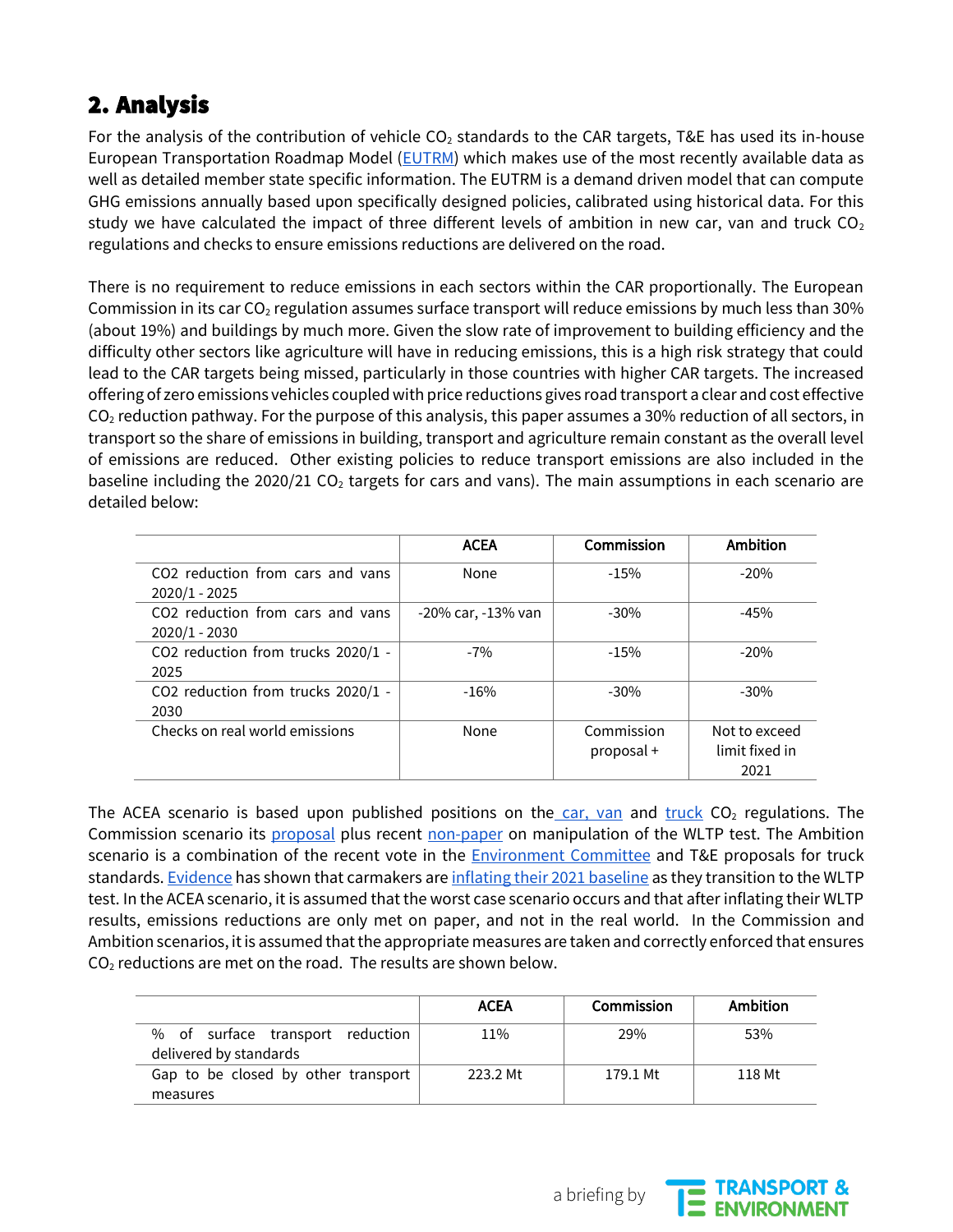The ACEA proposal is not more than what is anticipated through business as usual and the calculations show that with the ACEA and Commission proposals member states will be left with a huge additional effort to cut transport emissions through new measures in order to meet their CAR targets. Such measures may include: significant increases in fuel taxes; bans on cars entering urban centres to force modal shift; lower speed limits; significant investment in public transport and walking and cycling. Even with the Ambition Scenario, around half of the emissions reductions need to be achieved through measures other than improving the efficiency of new vehicles.

The figure below summarises the contribution that each scenario can make towards individual member states reducing their transport emissions.



The broad conclusions are:

- 1. The ACEA proposal typically only delivers less than 10% towards the required reduction in transport emissions in each country - effectively business as usual;
- 2. The Commission proposal typically delivers less than 20% of the required emissions reductions in transport in less developed countries (CAR target <25%); and between 20 and 40% of the cuts in more developed countries (CAR target >25%);
- 3. The Ambition scenario typically provides 10 to 30% of the required emissions cuts in transport in less developed countries; but 40-75% of the cuts in more developed countries.

The difference between more and less developed countries largely arises from the volume of new cars being sold which are greater in countries with a higher CAR target.



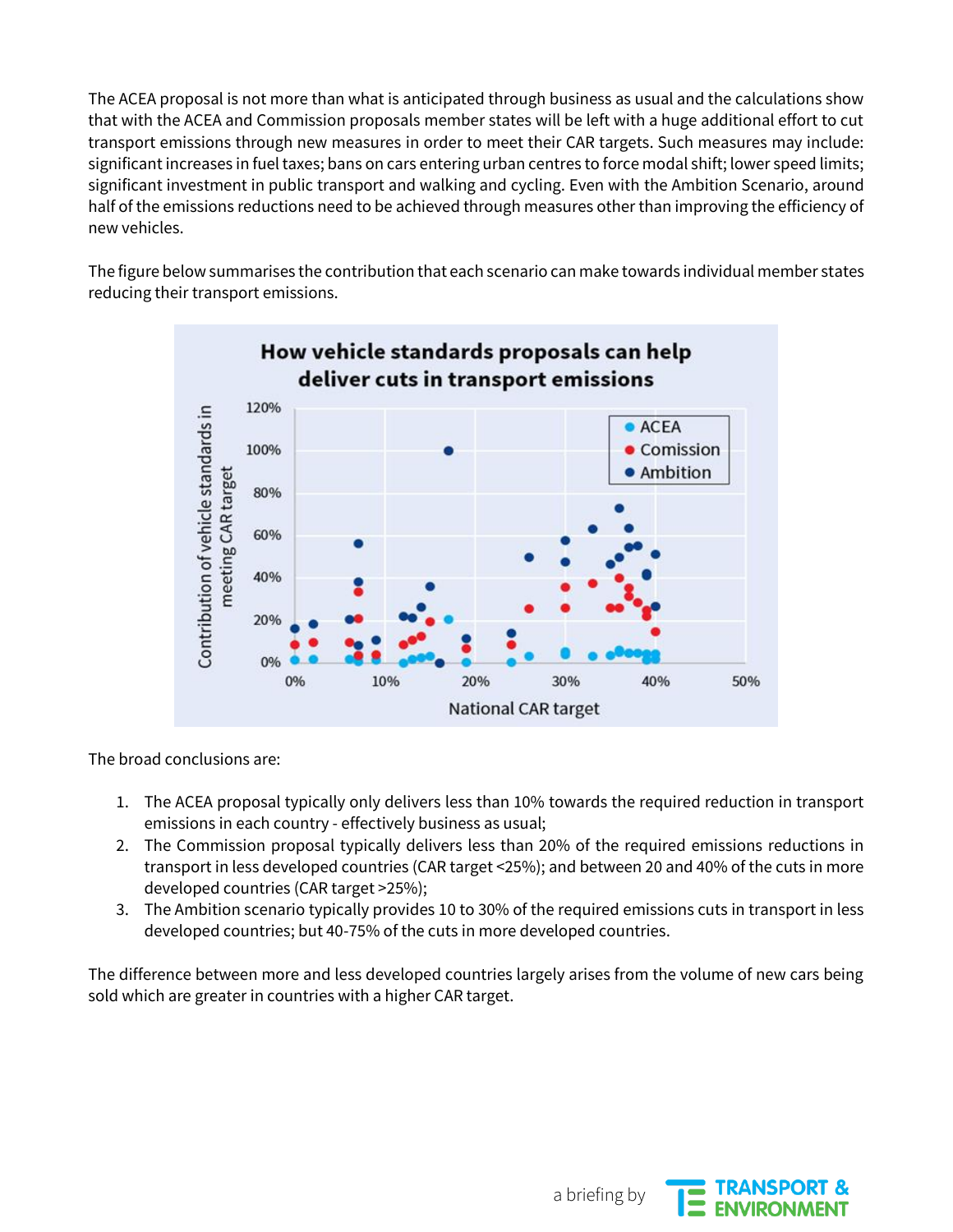## 3. Member state views on the car & van CO2 proposal

Member states have been discussing the Commission proposal and are expected to reach an agreement at or immediately following the forthcoming Environment Council debate on the 9th October. The table below summarises the current positions based upon T&E communications with countries on the proposed more ambitious 40% target:

| 2030<br>target<br>of 40% | For                                                                                 | Against                        | <b>Undecided</b> |
|--------------------------|-------------------------------------------------------------------------------------|--------------------------------|------------------|
|                          | BE, CY, DK, EE, ES, IE,<br>EL, FR, HU, IT, LT, LU,<br>MT, NL, PT, SI, FI, SE,<br>UK | BG, CZ, HR, LV, PL, RO,<br>SK, | DE, AT           |
|                          | 19 in favour (minimum 16)<br>64% share of EU population (minimum 65%)               |                                |                  |

The required support for a 40% reduction has now almost been met with Spain indicating it will accept up to 40%. Poland previously indicated it will not block 40% but under pressure has shifted its position and indicated it will now support a maximum of 35%. This leaves the progressive group of countries less than 1% short of the required percentage of the population criteria.

Arguments continue to rage in Germany that originally promised to reach a position before the July Environment Council. It is expected to support more ambition but how much more is uncertain. The most recent indications are that 35% is likely to be an upper limit. The Austrian Presidency has so far remained neutral regarding its own position. But with 19 countries in favour, it should now support the 40% and stop the blocking minority from further delaying the decision. Its 1.7% of the EU voting population will secure the 65% majority needed.

The most recent text circulated by the Austrian Presidency proposes a 35%  $CO<sub>2</sub>$  target for new cars in 2030. The paper also proposes to significantly increasing the PHEV rewards such that a 50g/km PHEV will count 0.5 not zero as in the Commission proposal. The text will be tabled by the Austrian Presidency at a meeting of COREPER on Wednesday 26th October ahead of the Environment Council on the 9th October.

### 3. Conclusions

In the absence of ambitious vehicle  $CO<sub>2</sub>$  standards for cars, vans and trucks member states will be left with a huge challenge how to meet their CAR targets. For less wealthy countries, the anticipated growth in surface transport emissions poses a significant challenge already whilst for the more wealthy countries, buildings are typically already energy efficient and cutting agricultural emissions is politically challenging. The alternative approaches to cutting emissions in transport are difficult to deliver large reductions.

If vehicles are not made more efficient, emissions cuts will need to be met elsewhere or fines paid. Possible options are:

1. Very aggressive policies to reduce vehicle use include tax hikes on fuel and vehicle access restrictions plus considerable investments in public transport

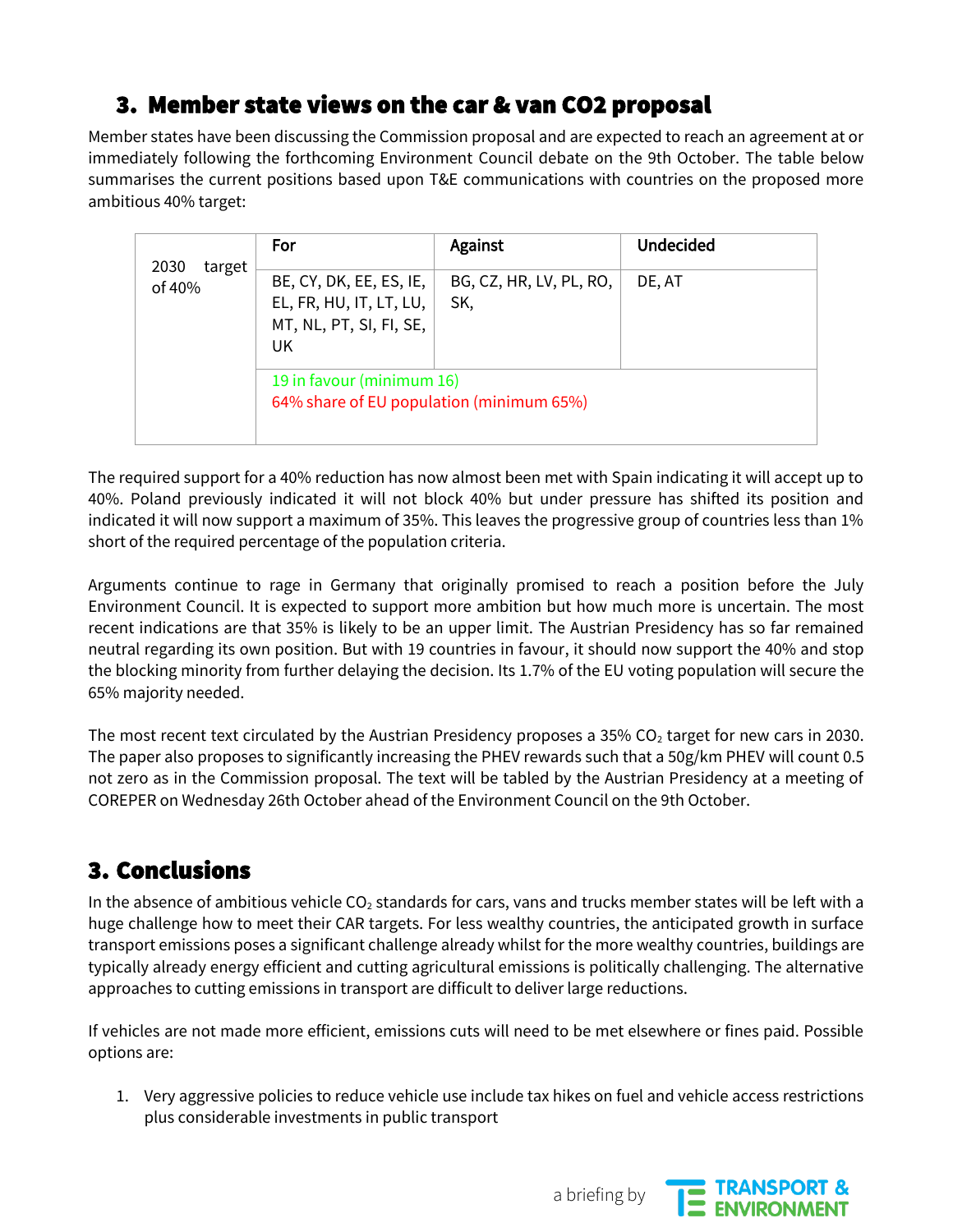- 2. Introducing an aggressive policy of renewal of the housing stock requiring energy efficiency upgrades and a shift to renewable power for heat
- 3. Introduce very strong policies to reduce agricultural emissions including possibly indoor housing of stock
- 4. Buy Emissions Trading Scheme allowances.

On car and van  $CO<sub>2</sub>$  regulations for 2030 a 40% reduction now has sufficient support if Austria supports the majority irrespective of what Germany wants. However given that Germany has a domestic climate target in transport of 40-42% that can only be met by very aggressive policies on car use and a rapid shift to e-mobility if Germany is serious about meeting its 2030 climate goals it should also support 40%.

If transport emissions are not brought under control, there is a significant risk that the EU will fail to meet its 2030 climate targets overall. These 2030 targets are already being reviewed and will need to be raised as they are insufficient to meet the EU Paris Climate commitments. Transport emissions are presently rising again at about 1% p.a. negating the progress in other sectors. If the EU fails to comply with the Paris Agreement, it will have no credibility calling for further cuts from other countries to meet their goals and this will contribute to a weakening of global climate progress.

Making our cars more fuel efficient and electric is an inevitable consequence of the shift to a low and ultimately zero carbon economy. The evidence shows it will save drivers money; create jobs, improve energy security and help tackle our toxic urban air. It is a win-win solution that should be supported.

#### Further information

Greg Archer Clean Vehicles Director Transport & Environment greg.archer@transportenvironment.org Tel: +32(0)490 400 447

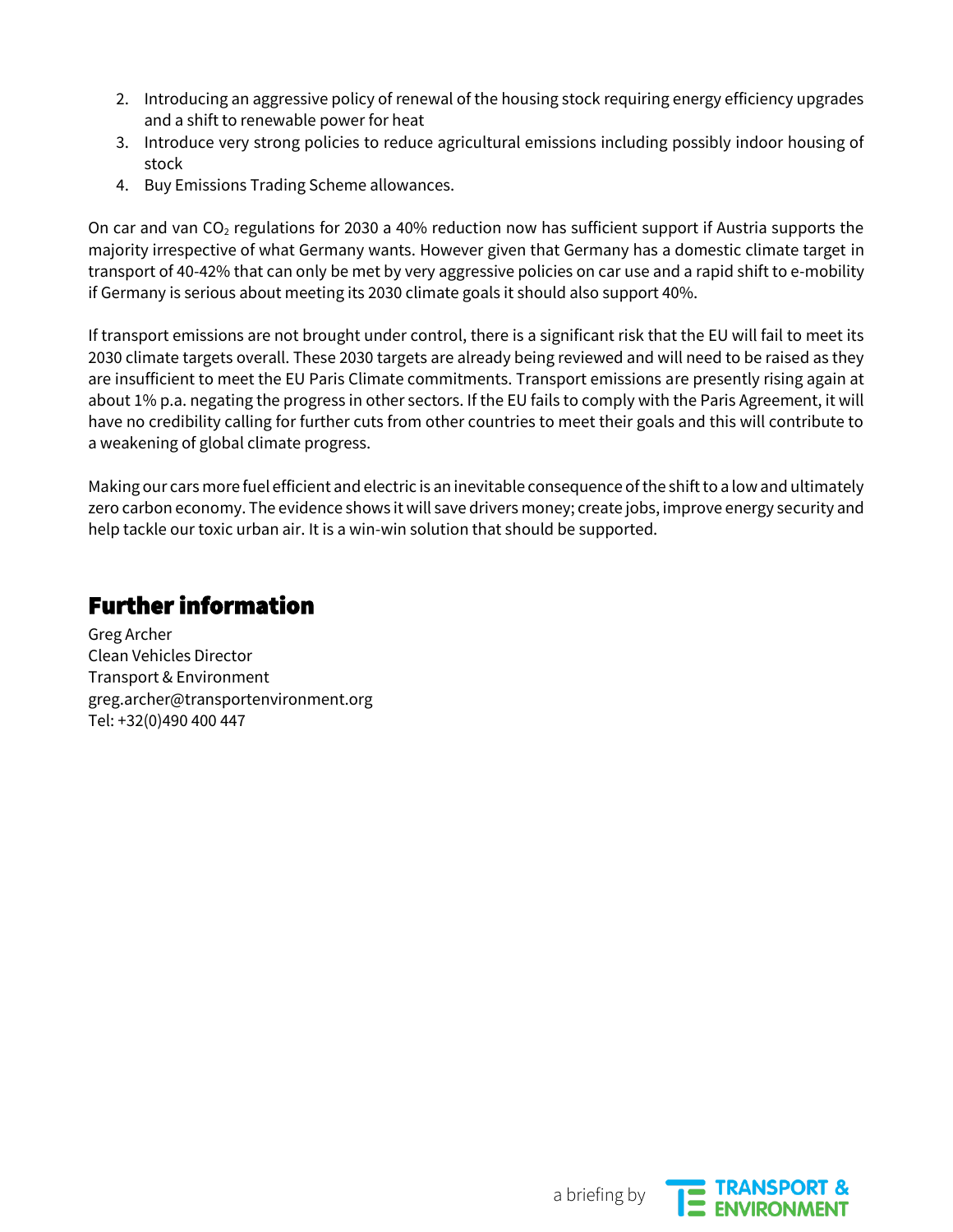### Annex: Contribution towards member state CAR targets (assuming transport emissions decline in line with the overall CAR target)

|                                   | <b>ACEA</b> | EC               | T&E  |
|-----------------------------------|-------------|------------------|------|
|                                   |             |                  |      |
| BE                                | 4%          | 26%              | 47%  |
| B <sub>G</sub>                    | $1\%$       | 9%               | 16%  |
| CZ                                | 2%          | 13%              | 26%  |
| $\overline{\mathsf{D}\mathsf{K}}$ | 4%          | 22%              | 42%  |
| DE                                | 5%          | 29%              | 55%  |
| EE                                | 2%          | 11%              | 21%  |
| ΙE                                | 5%          | 36%              | 58%  |
| E                                 | n/a         | n/a              | n/a  |
| ES                                | 3%          | 26%              | 50%  |
| <b>FR</b>                         | 5%          | 31%              | 55%  |
| $\overline{\mathsf{HR}}$          | 3%          | 33%              | 56%  |
| $\overline{\mathsf{I}}$           | 3%          | 38%              | 63%  |
| CY                                | 0%          | 9%               | 14%  |
| LV                                | 2%          | 10%              | 21%  |
| LT                                | 1%          | 4%               | 11%  |
| $\overline{\mathsf{L}\mathsf{U}}$ | 2%          | 15%              | 27%  |
| HU                                | 3%          | 21%              | 38%  |
| MT                                | 0%          | $\overline{7\%}$ | 11%  |
| <b>NL</b>                         | 6%          | 40%              | 73%  |
| AT                                | 5%          | 26%              | 50%  |
| <b>PL</b>                         | 1%          | 4%               | 8%   |
| PT                                | 21%         | 100%             | 100% |